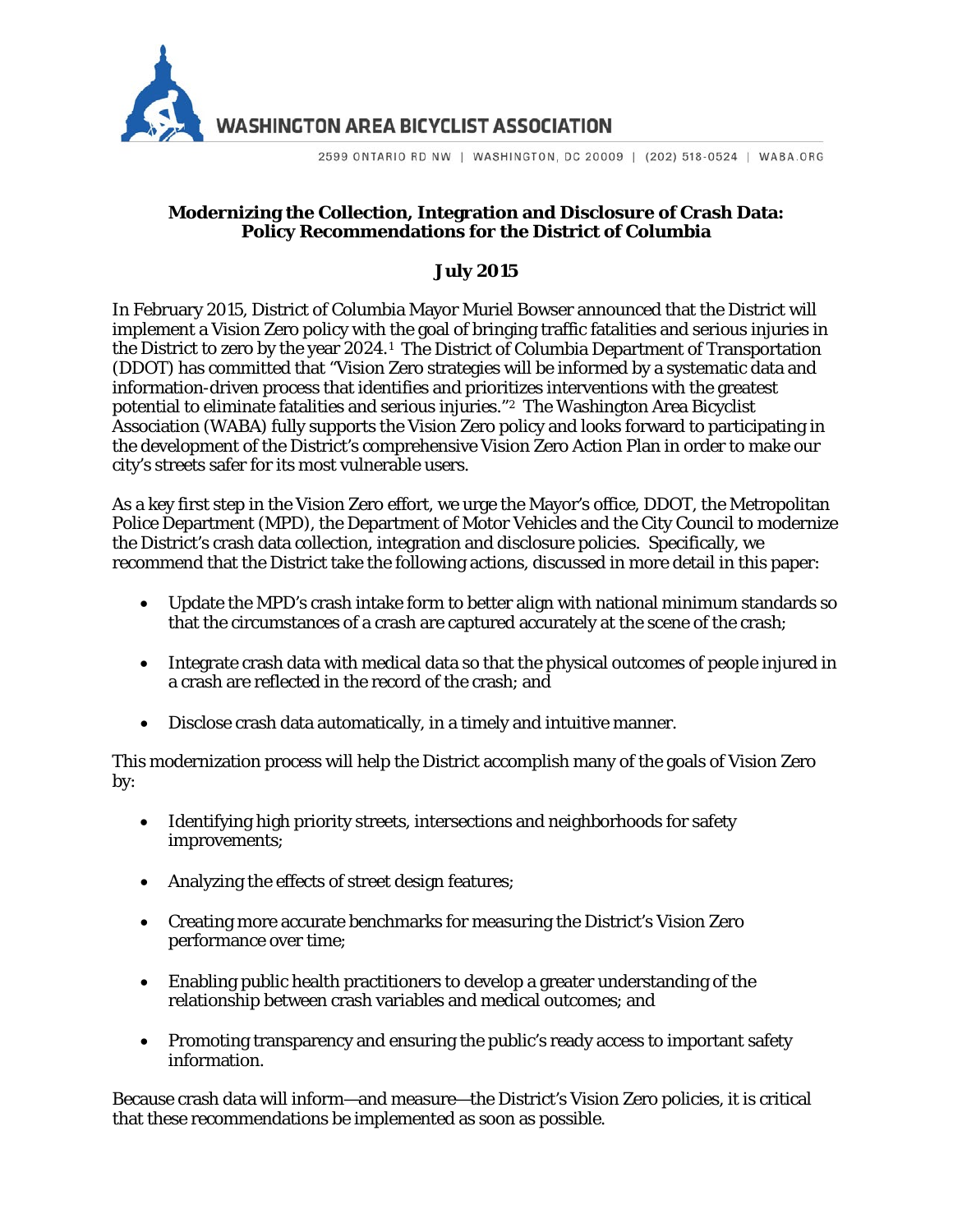# **I. Collecting More Accurate Crash Data**

Accurate crash data allows engineers to design safer roadways.[3](#page-4-2) Yet, the MPD's PD-10 crash intake form has several deficiencies that make it difficult for police officers to capture accurately the important details of a crash involving a pedestrian or bicyclist. The National Highway Traffic Safety Administration (NHTSA), Governors Highway Safety Association (GHSA), and U.S. Department of Transportation have jointly developed national crash data collection minimum standards in the Model Minimum Uniform Crash Criteria (MMUCC).[4](#page-4-3) MMUCC guidelines include all of the inputs missing from the current PD-10 form, and provide a ready model for DDOT and MPD to use when updating the PD-10 form.

The PD-10 form<sup>[5](#page-4-4)</sup> does not include inputs for any of the following factors (the corresponding input under the MMUCC guidelines is marked in parentheses):

- The location of a non-motorist with respect to the roadway at the time of the crash (*i.e.*, whether the non-motorist was on the sidewalk, a cycle track or bicycle lane, or the road) (P25);
- The action of a bicyclist immediately prior to the crash and an indication of whether the non-motorist was walking or cycling to or from school (P23);
- The impact point at which a vehicle struck a bicycle (V19; Appx. J)<sup>[6](#page-4-5)</sup>;
- Whether the bicyclist was wearing "high visibility" or reflective clothing (P26);
- Whether the bicyclist was using lights (P26); and
- Whether the bicyclist was wearing a helmet (P8).

District residents walk, bike, or take public transit more than in any other city in the United States other than New York.[7](#page-4-6) Despite this fact, the MPD's PD-10 form is oriented solely toward automobiles. As a result, it is impossible to know the effect of basic street design and behavioral variables involving non-motorists. For example, without knowing whether a bicyclist was riding in a separated cycle track on any given street when he or she was struck, DDOT cannot know whether the cycle track is safer than other types of facilities.

Along with improvements to the MPD form, we hope the MPD will continue to train, and refresh the training of, officers in how to best use the PD-10 form to meet the needs of all roadway users. Unfortunately, due in part to the deficiencies of the current PD-10 form, WABA's experience has been that the records of crashes involving a pedestrian or bicyclist often omit basic information about the circumstances of the crash as they relate to the pedestrian or bicyclist.

#### **II. Integrating Crash Data with Medical Data**

All crashes are not equal. One of the fundamental principles of Vision Zero is to prioritize reducing crashes that cause deaths and serious injuries over those that cause minor or no injuries. Despite the importance of injury severity in road design, the MPD's PD-10 form only catalogs the responding officer's impression of the injuries at a single point in time—shortly after the officer arrives at the scene. This is problematic for at least three reasons. First, MPD officers are not always able to assess injuries as accurately as trained medical professionals.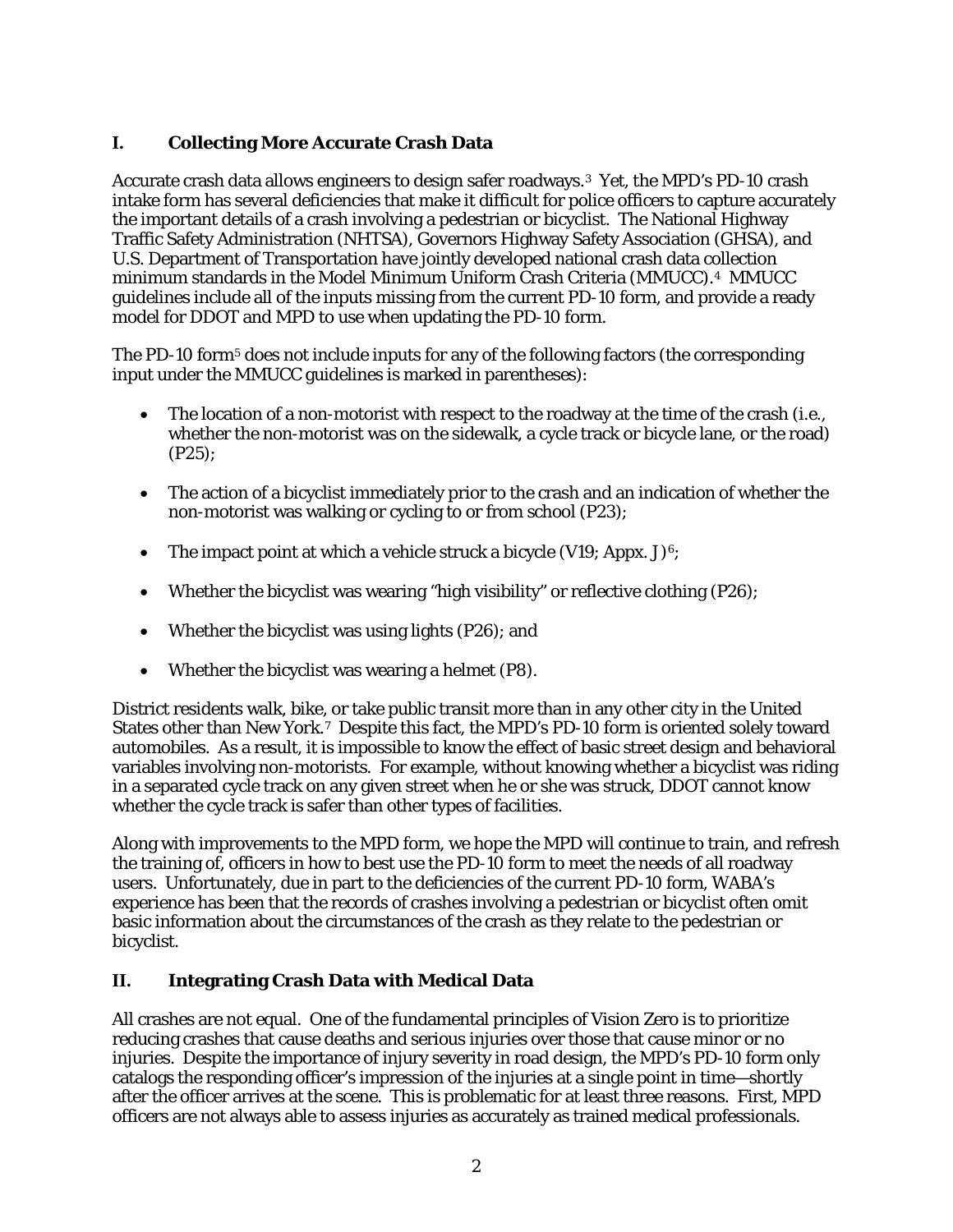Second, the responding officer's injury assessments reflected in the form are static, and do not necessarily reflect subsequent developments. If a pedestrian were struck by a car, appeared to have only minor external injuries at the scene, but later died of internal injuries in the emergency room, the crash record would only reflect that the crash caused minor injuries even though the crash caused a death. Third, this system does not allow District officials to easily determine the financial costs to the victims of crashes or to the public for health care associated with the crash.

The NHTSA has worked with state transportation departments to develop a solution to these problems. The NHTSA's Crash Outcome Data Evaluation System (CODES) links crash records to medical records in order to electronically track victims of a motor vehicle crash from the scene through the health care system. CODES allows for the analysis of crash outcomes in terms of mortality, injury, severity, and health care costs. CODES can also be used to link crash data to licensure, registration, roadway, citation, and other traffic records to understand the association of, for example, problem drivers, vehicle and roadway characteristics, and/or different types of violations with crash outcomes.

D.C.'s neighbors Maryland and Virginia have implemented CODES. In Maryland, CODES has "contributed data and expertise to the State Highway Administration to assist in the development of a statewide strategic plan that will guide the direction of traffic records and highway safety in the State for the next several years."<sup>[8](#page-4-7)</sup> In Virginia, CODES has been used to support programs that "[r]educe injuries and severity, improve traffic records, and inform the public of injury costs."[9](#page-4-8) Other states have used CODES to inform a wide range of initiatives, including injury prevention, traffic safety, and EMS improvements.[10](#page-4-9) The experience of those states' departments of transportation and hospitals could inform the District's efforts to implement CODES.

Federal grants are available to the States and the District to implement CODES and other crash data improvement initiatives.[11](#page-4-10) We understand that the District currently receives funds to generally improve its traffic safety information systems under this program.[12](#page-4-11) For years, District transportation bodies have declared their intention to implement CODES as well.<sup>13</sup> While we understand the District has begun a pilot program that has linked crash data to Fire and EMS Department data,<sup>[14](#page-4-13)</sup> it does not appear that the District has linked crash data to hospital data.<sup>15</sup> We recommend that DDOT and MPD prioritize and accelerate the full scale adoption of CODES so that the most accurate and useful data are available to drive Vision Zero.

## **III. Improving the Accessibility of Crash Data**

The current process for the public to access crash data suffers from several flaws. As a threshold matter, a person who wants to access the record of a crash needs to be aware of the occurrence of the crash through news reports, and then make a Freedom of Information Act (FOIA) request to the MPD, DDOT or DMV for the record. But the MPD, DDOT or DMV could withhold or delay the release of the record. As City Councilmember and Transportation Committee Chair Mary Cheh has written, "the District does not have an especially proud history of FOIA compliance," because District agencies consistently deny valid requests for information and delay response times past legal limits. [16](#page-4-15) We share her concerns in light of the District's most recent FOIA statistics. Only two-thirds of the FOIA requests sent to District agencies are granted in full, and an additional 12.8 percent are granted in part and denied in part.[17](#page-4-16) More than 13 percent of all requests are processed after the legal limit of 25 days.[18](#page-4-17) And when crash records are disclosed, the recipient needs to input the underlying data manually in order to analyze it.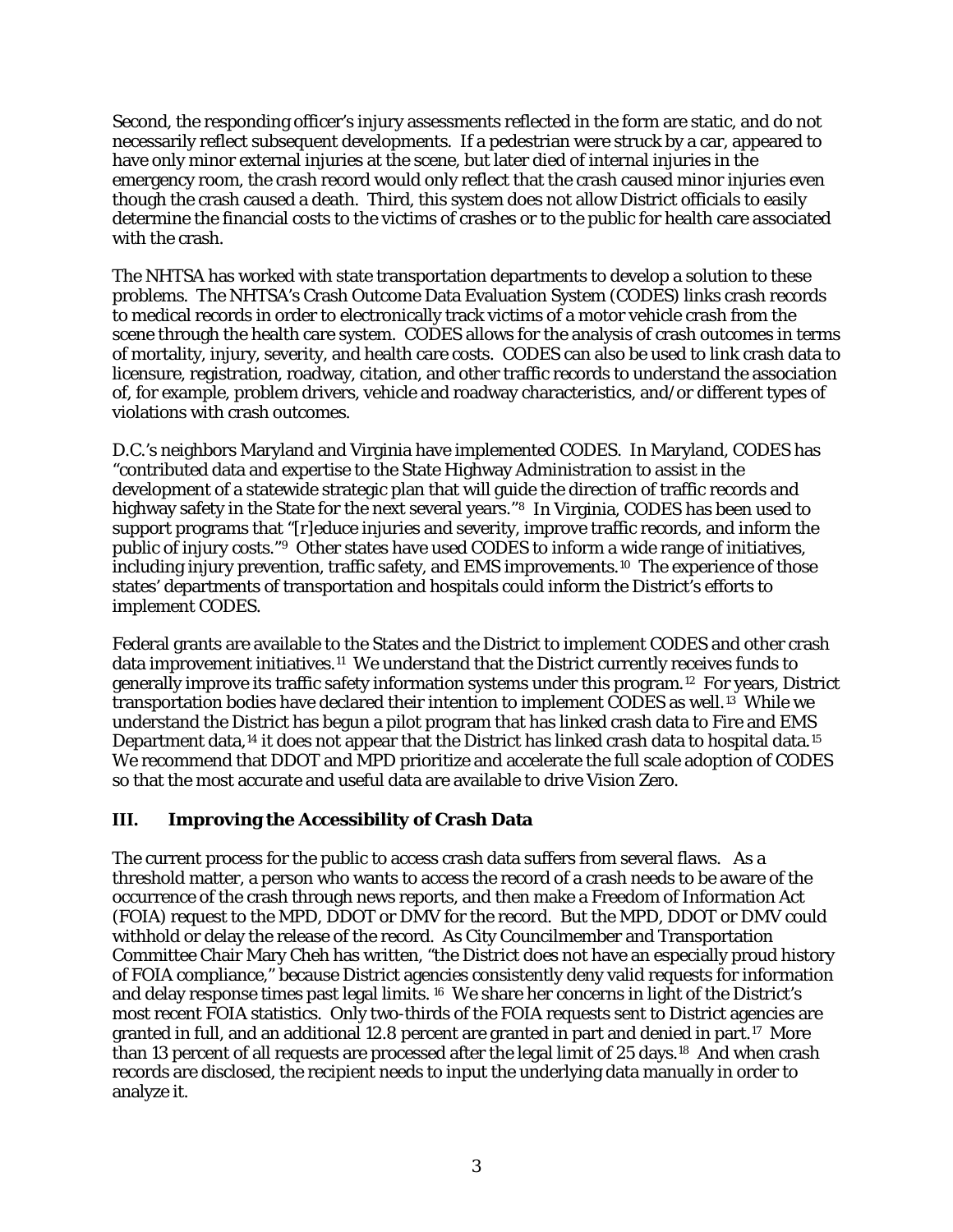This entire process requires that someone has enough interest, savvy and time to monitor the news for crashes, make FOIA requests, stitch the data together, and post it online for others to see, all on an ongoing basis. While some news organizations and bloggers have attempted to do this,<sup>19</sup> the results are inevitably incomplete and delayed.<sup>[20](#page-4-19)</sup>

Meanwhile, the District releases its own crash statistics reports periodically, but it can take years for these reports to be generated from the relevant data. The city released its most recent official report on March 13, 2014, and the report covers crash statistics from 2010 to 2012.[21](#page-4-20) Thanks to proactive efforts by DDOT to reshape our city streets in recent years, our streets evolve at a much faster pace than the release of these reports. And, while these reports have useful information, they are static reports that do not enable the public to sort the underlying data by the variables included in the data to produce different maps and charts.

We recommend that the District create an interactive, sortable map with citywide crash data, and disclose the underlying data in real time for the public to use. Other cities have done so successfully. For example, New York City has developed a "Vision Zero View," a map that shows detailed information on traffic crashes causing injuries and fatalities, including crash type, date, location, and whether a person was injured or killed.<sup>22</sup> New York City also uploads the underlying data to an Open Data Portal for the public to download and use.<sup>23</sup>

D.C. is a world-class city for walking, bicycling and public transit. We should also be a leader in the disclosure of crash data as Vision Zero is implemented.

WABA would be pleased to work with the city to accomplish these goals.

 $\overline{a}$ <sup>1</sup> Mayor Bowser Joins US Transportation Secretary Foxx to Highlight Importance of Safer Streets (Feb. 20, 2015), http://mayor.dc.gov/release/mayor-bowser-joins-us-transportation-secretary-foxxhighlight-importance-safer-streets.

<sup>2</sup> District of Columbia Department of Transportation, Vision Zero Initiative, http://ddot.dc.gov/ page/vision-zero-initiative.

<sup>3</sup> *See* Anne C. Lusk et al., Database Improvements for Motor Vehicle/Bicycle Crash Analysis, Injury Prevention, at 1 (Apr. 2, 2015), *available at* http://injuryprevention.bmj.com/content/early/recent.

<sup>4</sup> *See* Model Minimum Uniform Crash Criteria, Fourth Ed. (2012).

<sup>&</sup>lt;sup>5</sup> We reviewed the April 2011 version of the PD-10 form, which we understand to be the current version.

The MMUCC standard includes twelve possible inputs for the impact point on a motorcycle, which can be used to depict the impact point on a bicycle.

<sup>7</sup> *See* Shane Hampton, The Latest Bike, Walk, and Transit Usage Data, Institute for Quality Communities at the University of Oklahoma (Oct. 22, 2013) (using 2012 census data to show that that Washington D.C. has the second highest percentage of commuters who bike, walk, or take public transit to work). *See also* Michael Sivak, Has Motorization in the U.S. Peaked? Part 4: Households Without a Light-Duty Vehicle, at 4 (Jan. 2014), *available at* http://hdl.handle.net/2027.42/102535 (showing that Washington, D.C. has the second highest proportion of households without a motor vehicle in the 30 largest  $\overline{U}$ .S. cities as of 2012).

<sup>8</sup> NHTSA, The Crash Outcome Data Evaluation System (CODES) and Applications to Improve Traffic Safety Decision-Making (Apr. 2010), *available at* http://www-nrd.nhtsa.dot.gov/Pubs/811181.pdf.

<sup>9</sup> *Id.*